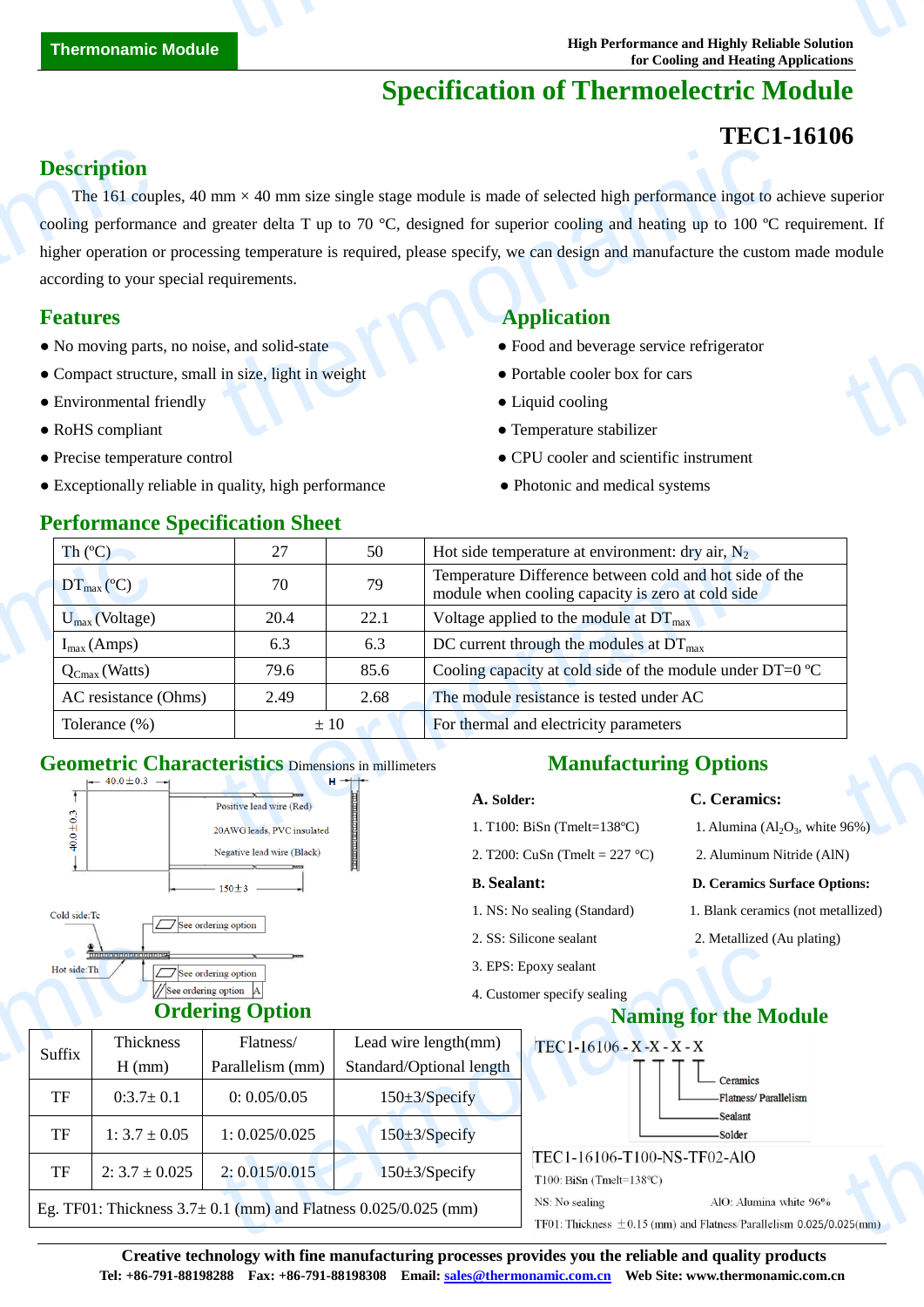# **Specification of Thermoelectric Module**

# **TEC1-16106**



Standard Performance Graph Qc= f(V)